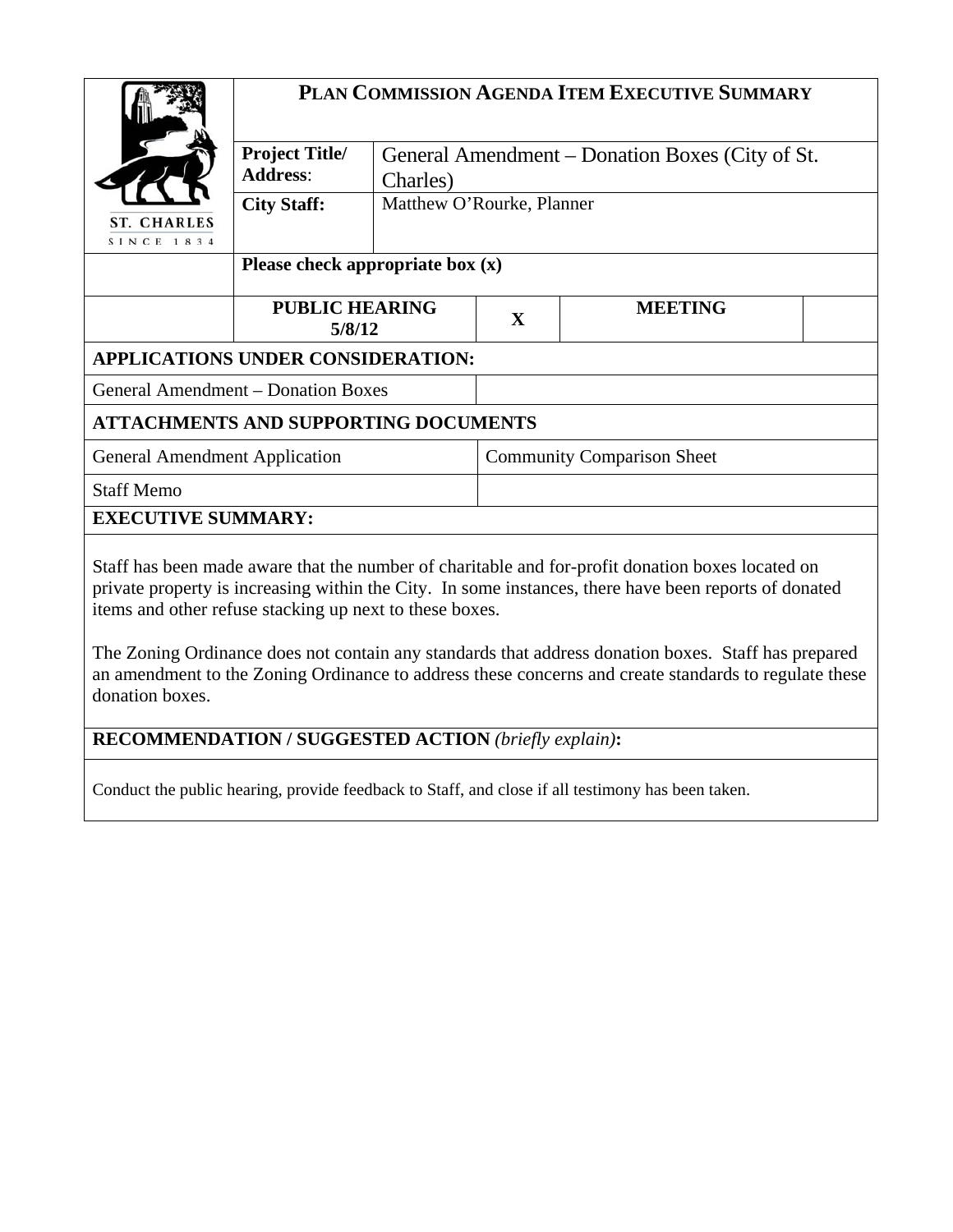

 $SINC E 1834$ 

## **STAFF REPORT**

| TO:          | Chairman Todd Wallace<br>and Plan Commission                   |
|--------------|----------------------------------------------------------------|
| <b>FROM:</b> | Matthew O'Rourke, AICP, Planner                                |
| RE:          | General Amendment to Tile 17 (Zoning Ordinance) Donation Boxes |
| <b>DATE:</b> | May 4, 2012                                                    |

## **I. GENERAL INFORMATION**

| <b>Project Name:</b> | <b>General Amendment - Donation Boxes</b>                                                            |
|----------------------|------------------------------------------------------------------------------------------------------|
| Applicant:           | City of St. Charles, Planning Division                                                               |
| <b>Purpose:</b>      | Ordinance amendments to create standards for Donation Drop-Off Boxes<br>located on private property. |

## **II. BACKGROUND**

Staff has been made aware that the number of charitable and for-profit donation boxes located on private property is increasing within the City. In some instances, there have been reports of donated items and other refuse stacking up next to these boxes. The Zoning Ordinance does not contain any standards that address these boxes. Staff has prepared an amendment to the Zoning Ordinance to address these concerns and create standards to regulate these donation boxes.

#### **III. ANALYSIS**

Staff performed a visual "windshield" survey to find where these boxes are located within the City limits and the condition of these boxes. Staff identified donation boxes on a variety of properties throughout the City.

The majority of observed boxes were located on commercial properties. There are boxes located within residential and downtown Zoning Districts as well. The boxes vary by size and placement. Many of these boxes are located within existing off-street parking spaces and close to public streets. Based on the number and location of certain boxes on private property Staff determined that regulations for location and signage are appropriate to include in the Zoning Ordinance.

Staff examined the Zoning Ordinances of other Illinois communities to identify common practices for regulating these boxes. Staff also examined the current policies of City's adjoining and near St. Charles. See **Community Comparison Attachment** for detailed information.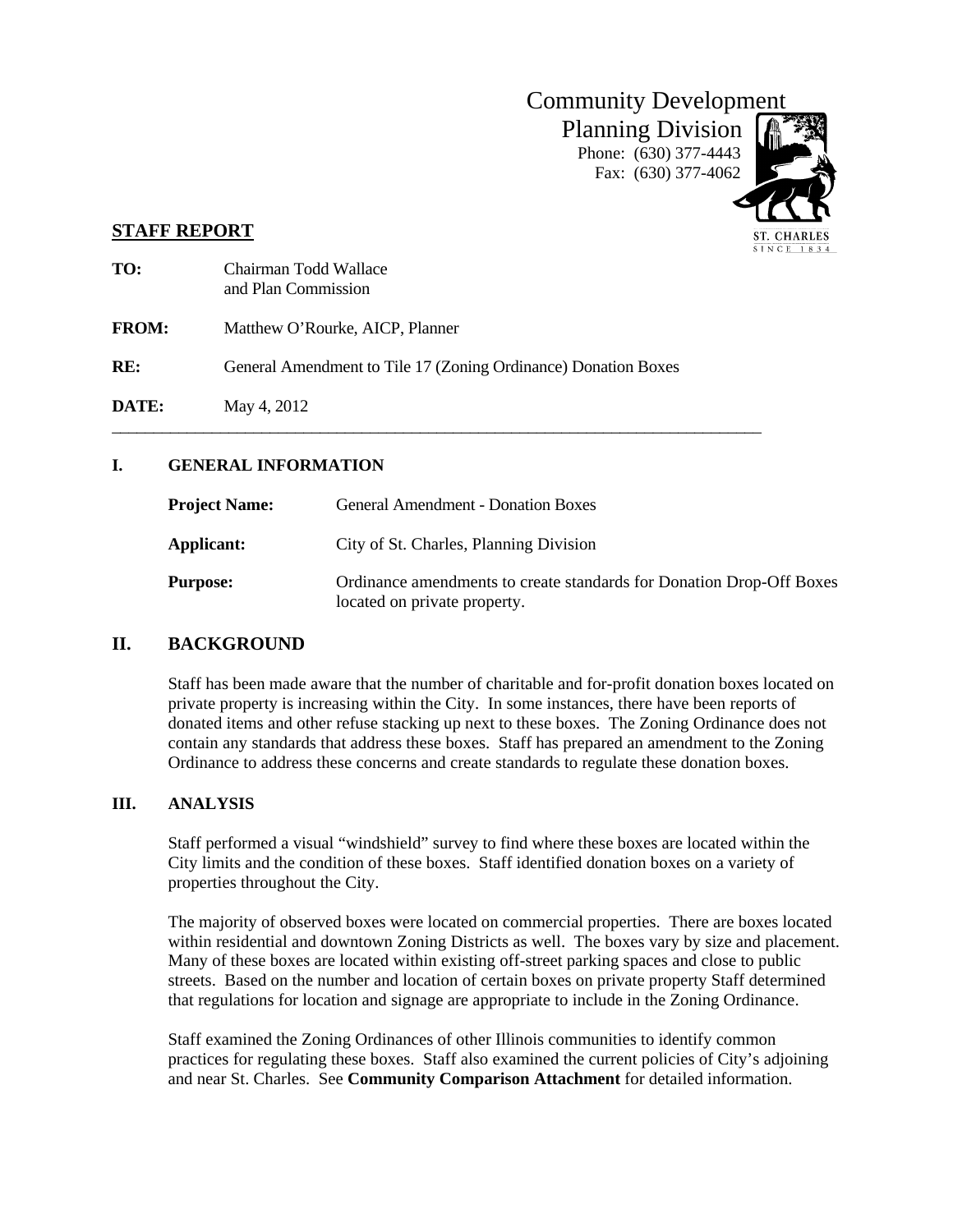## **IV. PROPOSED AMENDMENT**

Based on this analysis, Staff is proposing an amendment to **Chapter 22 General Provisions** of the Zoning Ordinance to create minimum standards that regulate the placement, size, and condition of donation boxes. An amendment to **Chapter 30 Definitions** is also being proposed to define donation boxes.

The proposed amendments are as follows:

#### A. 17.22.020.I DONATION BOXES

Donation Boxes shall be permitted in the BL, BC, BR, PL, and OR Zoning Districts in accordance with the following:

- 1. Written permission of the property owner must be obtained before placing the box on any property.
- 2. There shall be no more than one (1) box located on a zoning lot.
- 3. There shall be no more than three (3) boxes located in a Shopping Center.
- 4. Boxes shall not be located in the front or exterior side yard parking or building setback of any property.
- 5. Boxes shall be located within the required Sight Triangle in accordance with Section 17.22.010.F.
- 6. Boxes shall not be located within in any off-street parking stall.
- 7. Boxes shall not be placed as to impede pedestrian or vehicular traffic ways.
- 8. Boxes shall be located on a hard permanent surface.
- 9. Boxes shall be located so that they are inconspicuous from the public right-of-way.
- 10. Signage lettering on the box cannot exceed 5" in height.
- 11. The name, address, email, and phone number of the box's operator must be posted on the box.
- 12. Pick up times for removal of the donated contents must be posted and visible on the front of the box.

#### B. 17.30.030 GENERAL DEFINITIONS

**Donation Boxes.** Any enclosed container located on private or public property specifically for the purposes of collecting donated clothing, books, electronics, or other similar items. Cargo Containers, trash dumpsters, or trash receptacles shall not be considered Donation Boxes.

#### **V. QUESTIONS FOR THE PLAN COMMISSION**

- Should Donation Boxes be allowed in the Downtown Zoning Districts?
- Should Donation Boxes be allowed in at places of worship, residential districts?
- Should Donation Boxes be limited in size?

## **VI. RECOMMENDATION**

Conduct the public hearing, provide feedback to Staff, and close if all testimony has been taken.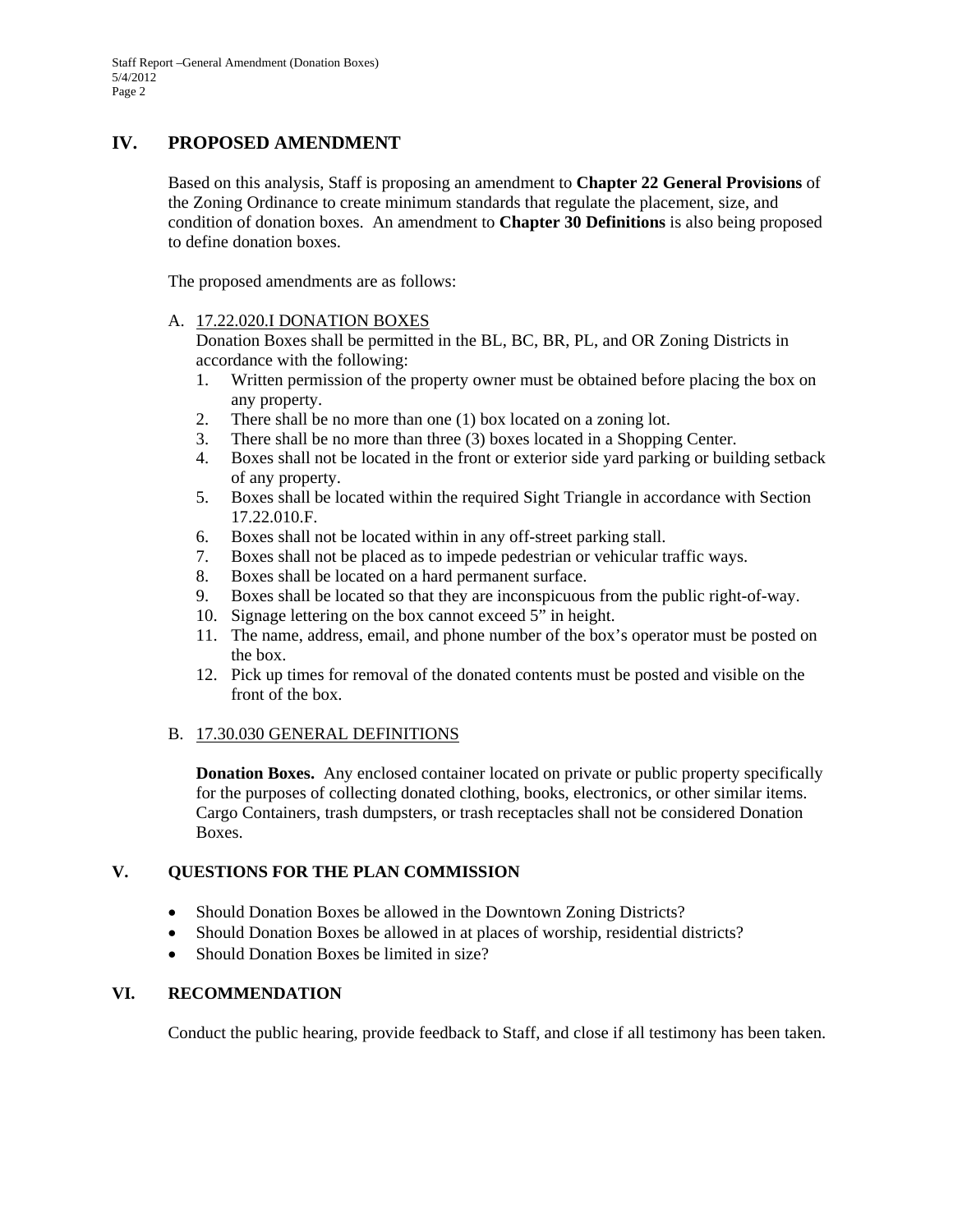### **Community Comparison Attachment**

| <b>Communities That Permit Donation Boxes</b> |  |  |
|-----------------------------------------------|--|--|
|                                               |  |  |

| <b>City</b>          | Permit<br><b>Required</b> | <b>Limited</b><br><b>Specific</b><br><b>Zoning</b><br><b>Districts</b> | <b>Size</b><br>Limits                         | <b>Allowed</b><br>in<br><b>Parking</b><br><b>Spaces</b> | <b>Front</b> and<br><b>Exterior</b><br><b>Side Yard</b><br><b>Restrictions</b> | <b>Cannot</b><br><b>Disrupt</b><br>Vehicular or<br>Pedestrian<br><b>Traffic Flow</b> | Letter<br><b>Size</b><br>Limits | List<br>Owner<br><b>On</b><br><b>Box</b> | Limit on<br><b>Number</b><br>of Boxes<br>on a Lot  | <b>Placed to be</b><br><b>Inconspicuous</b><br><b>From Public</b><br><b>View</b> | Written<br><b>Permission</b><br>of<br><b>Property</b><br>Owner<br><b>Required</b> |
|----------------------|---------------------------|------------------------------------------------------------------------|-----------------------------------------------|---------------------------------------------------------|--------------------------------------------------------------------------------|--------------------------------------------------------------------------------------|---------------------------------|------------------------------------------|----------------------------------------------------|----------------------------------------------------------------------------------|-----------------------------------------------------------------------------------|
| Wheaton              | N <sub>o</sub>            | Yes                                                                    | Yes<br>$7'$ tall<br>25<br>square<br>feet area | N <sub>0</sub>                                          | Yes                                                                            | Yes                                                                                  | N <sub>o</sub>                  | N <sub>o</sub>                           | Yes<br>Limit<br>3 on lots<br>larger than<br>l acre | No                                                                               | Yes                                                                               |
| <b>Naperville</b>    | Yes                       | Yes                                                                    | Yes<br>$6.5'$ tall<br>$4'$ by $4'$<br>wide    | No                                                      | Yes                                                                            | Yes                                                                                  | Yes                             | Yes                                      | Yes<br>1 per lot or<br>shopping<br>center          | Yes                                                                              | Yes                                                                               |
| <b>Cicero</b>        | Yes                       | Yes                                                                    | Yes<br>$6.5'$ tall                            | N <sub>o</sub>                                          | Yes                                                                            | Yes                                                                                  | Yes                             | Yes                                      | <b>Yes</b><br>$1$ per lot                          | Yes                                                                              | Yes                                                                               |
| <b>Byron</b>         | Yes                       | No                                                                     | N <sub>o</sub>                                | Yes                                                     | Yes                                                                            | Yes                                                                                  | N <sub>o</sub>                  | No                                       | <b>Yes</b><br>$1$ per lot                          | No                                                                               | Yes                                                                               |
| <b>New</b><br>Lennox | Yes                       | Yes                                                                    | N <sub>o</sub>                                | N <sub>o</sub>                                          | Yes                                                                            | Yes                                                                                  | N <sub>o</sub>                  | Yes                                      | Yes<br>$3$ per lot                                 | No                                                                               | Yes                                                                               |

*Communities Adjoining and Near St. Charles* 

- **Geneva** Currently Under Consideration.
- $\bullet$ **Schaumburg –** Donation boxes are not permitted.
- •**Batavia –** No Restrictions Listed
- •**South Elgin –** No Restrictions Listed
- **West Chicago -** No Restrictions Listed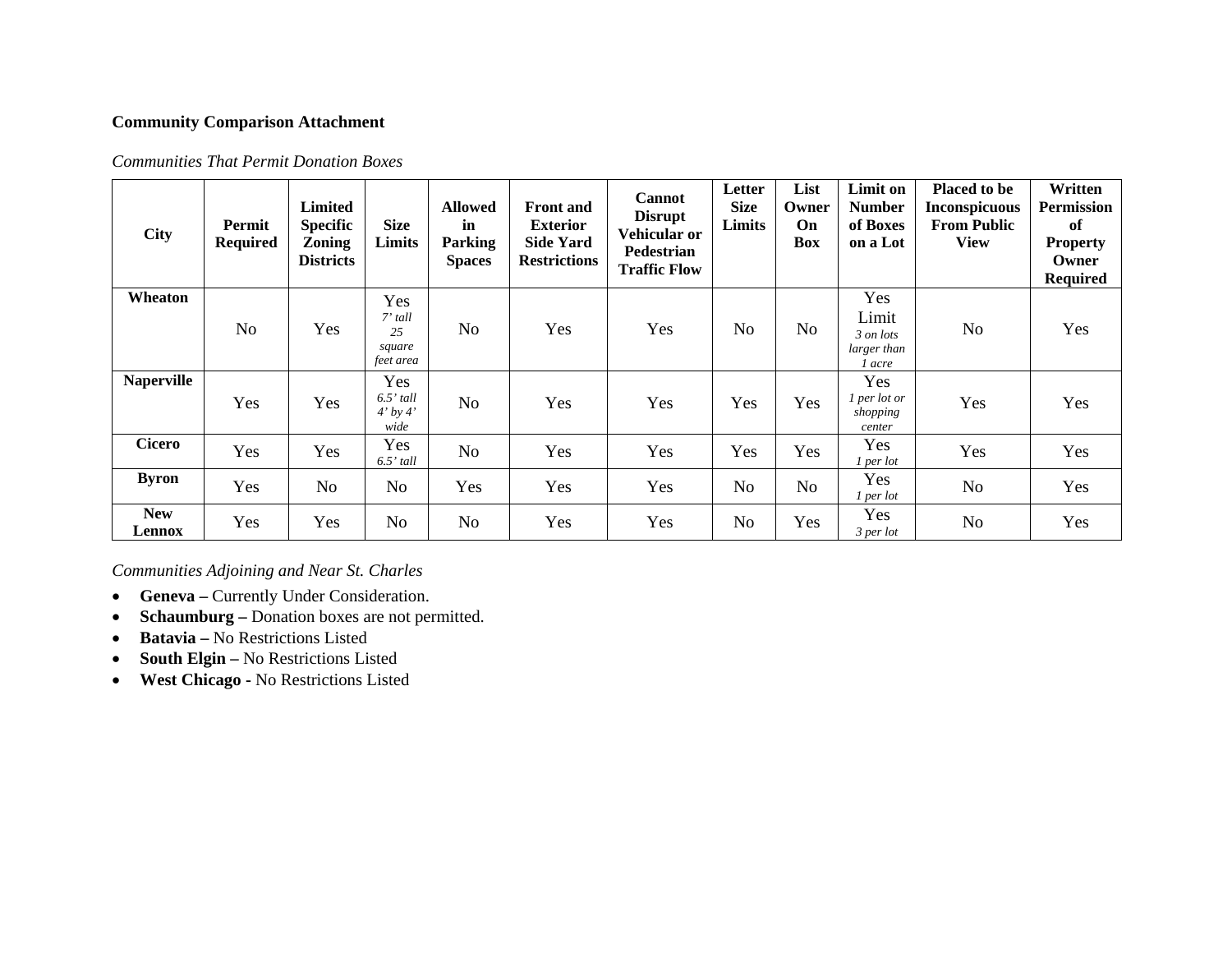# **CITY OF ST. CHARLES**

TWO EAST MAIN STREET ST. CHARLES, ILLINOIS 60174-1984



COMMUNITY DEVELOPMENT/PLANNING DIVISION

PHONE: (630) 377-4443 FAX: (630) 377-4062

# **GENERAL AMENDMENT APPLICATION (ZONING ORDINANCE)**

CITYVIEW PROJECT NO: 2012-PR-005 CITYVIEW APPLICATION No: 2012-AP-010<br>PROJECT NAME: G.A. - Domation Deop-Off Boxes

| $\lceil$ RE Received Date<br>$\mathfrak{St.}$ Charles, $\mathbf I\mathbf L$ |
|-----------------------------------------------------------------------------|
| APR 19 2012                                                                 |
| CDD<br>Planning-Division                                                    |

Instructions:

To request an amendment to the text of the St. Charles Zoning Ordinance, complete this application and submit it with all required attachments to the Planning Office.

We will review submittals for completeness and for compliance with applicable requirements prior to establishing a meeting or public hearing date for an application.

The information you provide must be complete and accurate. If you have a question please call the Planning Office and we will be happy to assist you.

| Applicant<br><b>Information:</b> | Name<br><b>City of St. Charles</b> | Phone<br>630-377-4443             |
|----------------------------------|------------------------------------|-----------------------------------|
|                                  | Address<br>2 E. Main Street        | Fax<br>630-762-6924               |
|                                  | St. Charles IL, 60147              | Email<br>morourke@stcharlesil.gov |

| <b>Billing:</b> | To whom should | Name                                                 | Phone                                                    |
|-----------------|----------------|------------------------------------------------------|----------------------------------------------------------|
| costs for this  |                | City of St. Charles                                  | 630-377-4443                                             |
| billed?         | application be | Address<br>2 E. Main Street<br>St. Charles IL, 60147 | Fax<br>630-762-6924<br>Email<br>morourke@stcharlesil.gov |

# **Attachment Checklist**

 $\Box$  Application Fee (make checks payable to the City of St. Charles)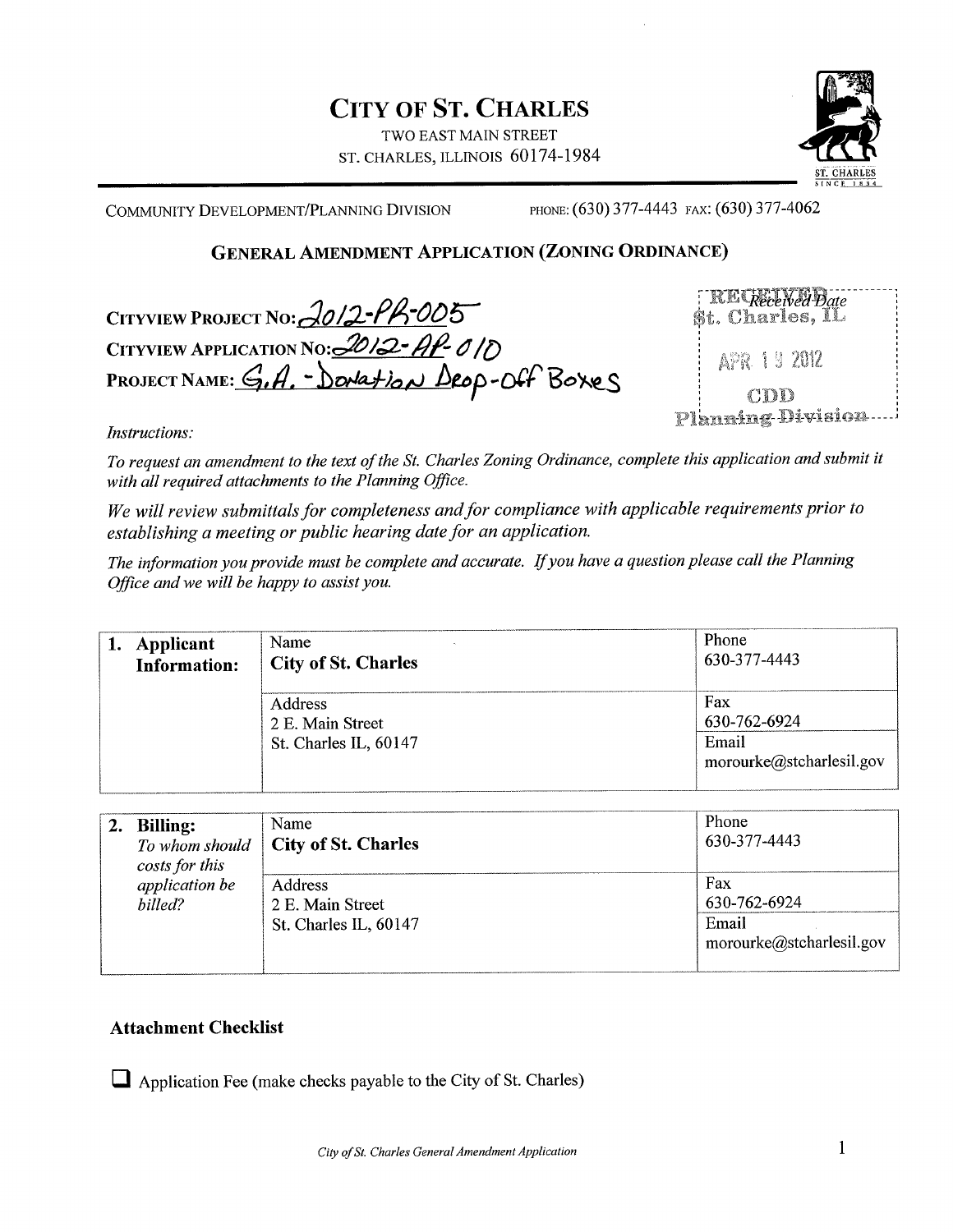Reimbursement of Fees Agreement: An original, executed Reimbursement of Fees Agreement and deposit of funds with the City, as provided by Exhibit B of the Zoning Ordinance.

 $\Box$  Wording of the requested text amendment (see next page)

I certify that this application and the documents submitted with it are true and correct to the best of my knowledge and belief.

Matthew Offenshe 

 $\frac{4/19/12}{Date}$ 

## **Requested Text Amendment**

wording of the proposed amendment is: (attach sheets if necessary)

**See Attached**